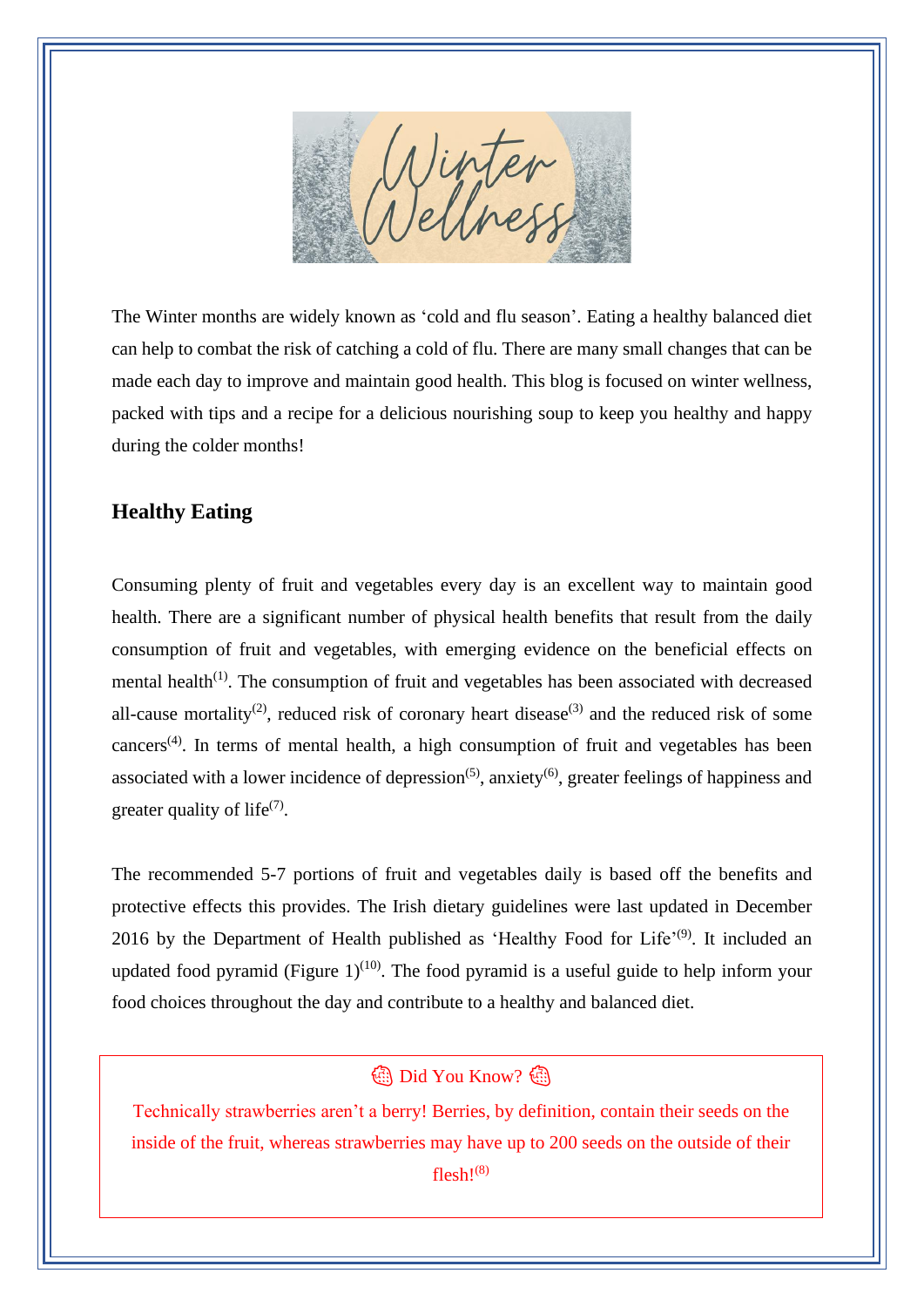

*Figure 1 - Updated Food Pyramid to guide daily food choice(9)*

The relationship between nutrition and the immune system is intricate and vast. The immune system is the body's defence mechanism against disease causing pathogens<sup> $(11)$ </sup>. The human immune system is made up of two parts both working in sync with one another on different tasks. These are known as the innate (general) immune system and the adaptive (specialized) immune system<sup>(12)</sup>.

The innate immune system is fast and effective. It includes the skin, which acts as a physical barrier to the entry of pathogens to body. Mucus membranes line the openings in the body and trap pathogens in mucous. Movements created by hair or secretions such as tears and sweat also prevent the entry of pathogens into the body $(12)$ .

The second part of the immune system is slower to respond to pathogens but is much more accurate. It's called the adaptive immune system. It starts to take action against pathogens once they're present in the body. It can identify and remember pathogens it has previously been in contact with allowing it to respond faster in the future. The adaptive immune system is made up different immune cells such as T lymphocytes, B lymphocytes and antibodies. T lymphocytes recognise and attach to pathogens, subsequently sending signals to activate the adaptive immune system. B lymphocytes are activated by T lymphocytes which release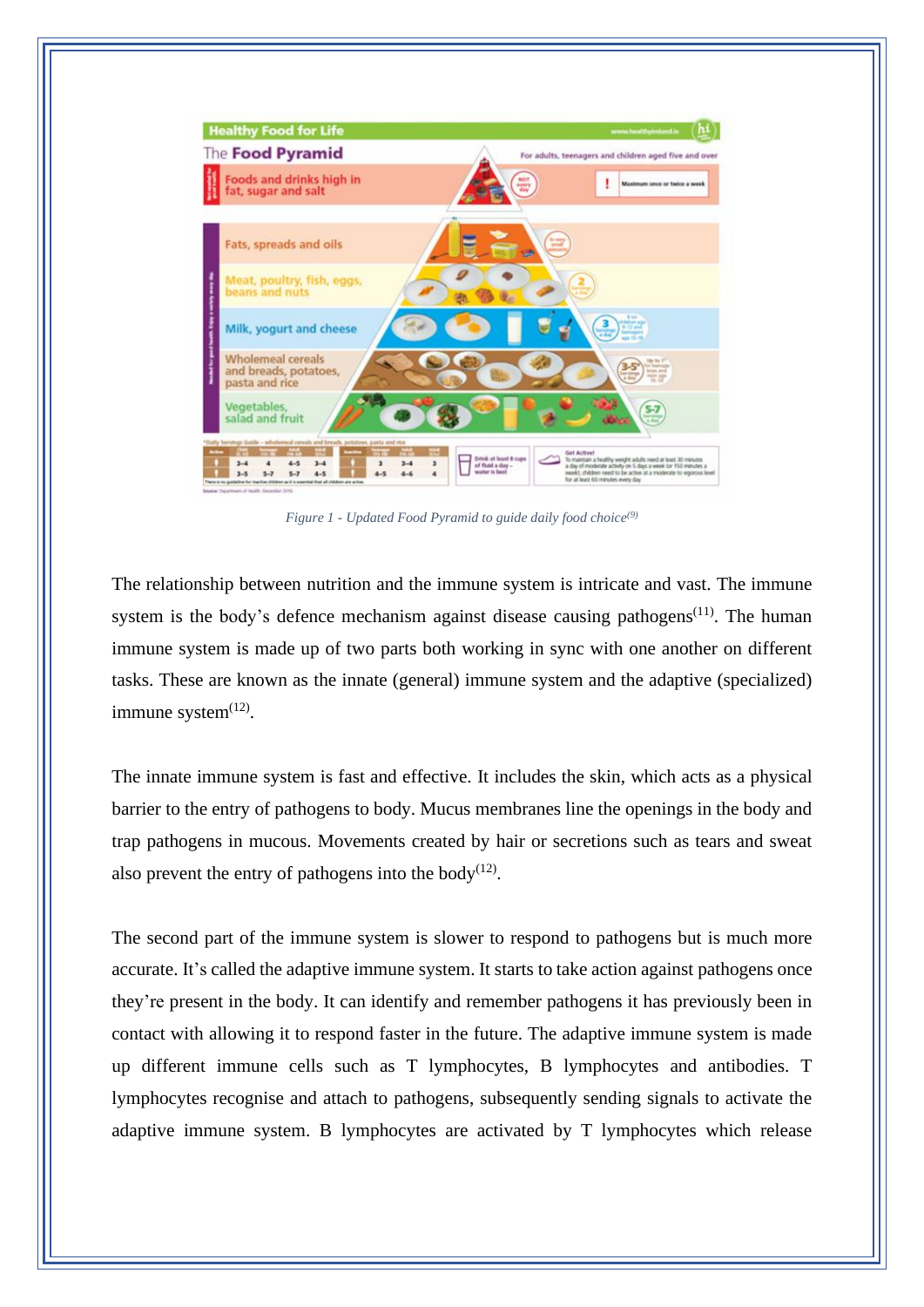antibodies specific to the pathogen into the blood. Antibodies attach to pathogens and destroy/kill them and activate other immune cells to help fight the infection $(11, 12)$ .

Therefore, the correct functioning of the immune system is essential for health. There are many ways nutrition can affect the functioning of the immune system. Excess weight, poor diet, lack of sleep and chronic mental stress all put extra strain on the body and inhibit the immune system from functioning at an optimal level.

 $\bigoplus$  Did You Know?

A fever means your immune system is working! A fever is a sign of the body fighting infection. A rise in body temperature is a way the immune system tries to kill the pathogen causing the infection $(13)$ .

Below are some healthy eating tips that can aid the functioning of your immune system:

- ❖ Blueberries provide the body with antioxidants due to the presence of the flavonoid anthocyanin (the pigment providing the blue colour). Flavonoids are reported to decrease the incidence of upper respiratory tract infections by up to 33% in healthy individuals as reported in a 2016 study<sup>(14)</sup>.
- $\bullet$  Spinach contains vitamin C, E and flavonoids. Vitamin C is a powerful antioxidant and has been reported in some studies to reduce the severity and duration of symptoms during the common cold<sup> $(15)$ </sup>. Vitamin E is another powerful antioxidant and may also help to reduce mast cell activation.
- ❖ Oranges, kiwis and red bell peppers are excellent sources of vitamin C.
- ❖ Sunflower seeds are a rich source of vitamin E.

### **Hydration**

Approximately 60% of the human body is made up of water. Therefore, it is essential for life<sup>(16)</sup>. Water is used in almost all reactions that occur in the body including thermoregulation, as a solvent for many biochemical reactions, and aiding in the transportation of nutrients and waste in the body<sup>(17)</sup>. Water also comprises a significant proportion of blood volume. Dehydration can significantly affect body functioning. A 2013 study<sup>(18)</sup> reported as little as  $2-4\%$ dehydration can impair mood, energy levels and lead to reduced memory and brain performance.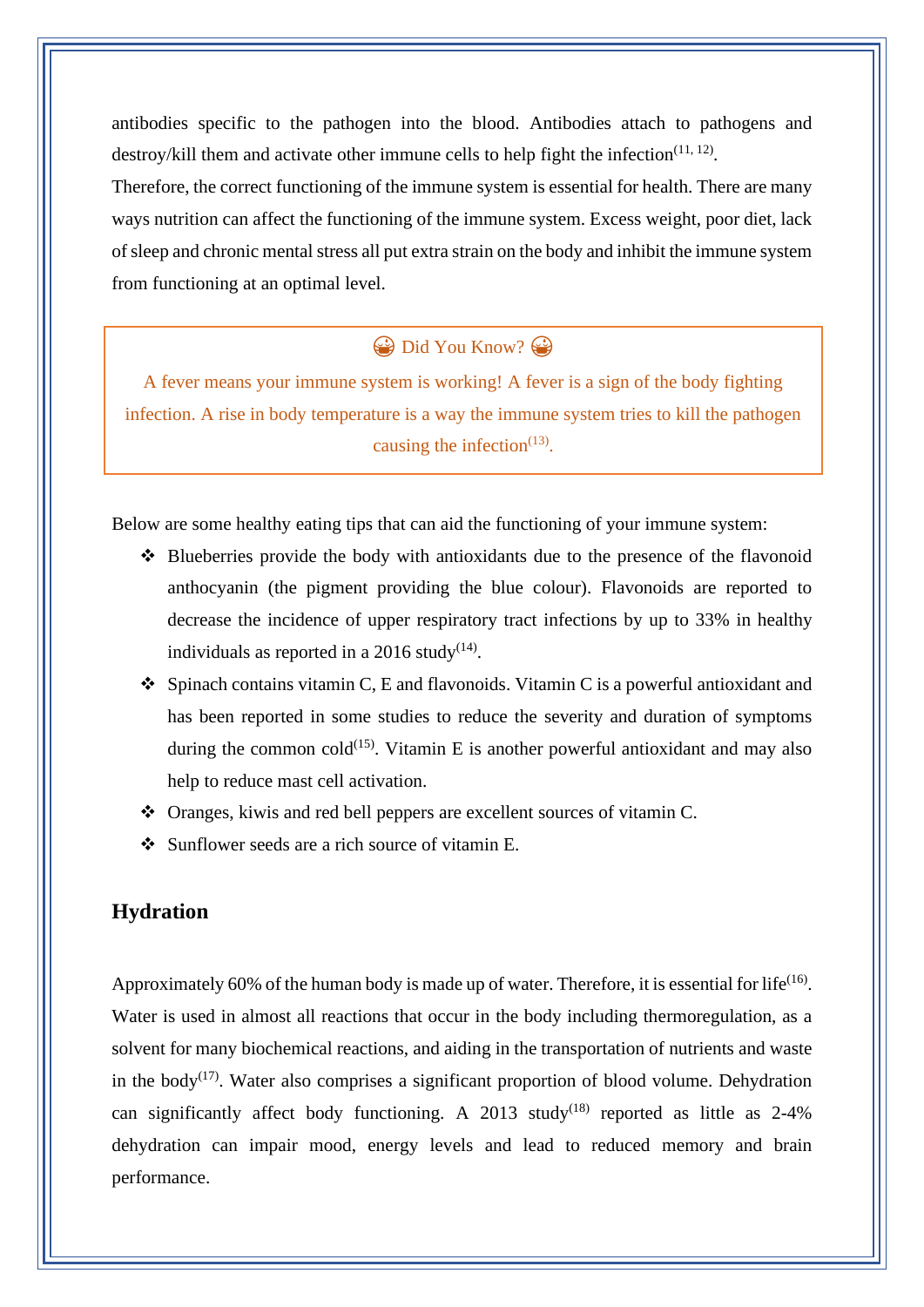Staying hydrated offers many benefits to your overall health. It's recommended that adult males consume 2 litres and adult females consume 1.6 litres of water a day for optimum hydration<sup>(19)</sup>. Increasing your daily water intake has been reported to have many beneficial health effects such as lowering blood pressure, resulting in a rise in body temperature, protects kidney function and dilutes waste material from the blood $(20)$ .

Dehydration is just as likely to occur during the cold winter months. With every breath, every time we sweat, urinate or have a bowel movement, water is lost from the body. Dehydration can often occur unknowingly during colder weather as it may be more difficult to notice the body sweating due the extra layers of clothing and the cool dry air. Humans can only survive a couple of days without water. Dehydration affects the body in many ways such as contributing to heatstroke, increases the risk of kidney stones, urinary tract infections, metabolic disease, cardiovascular disease and chronic kidney disease<sup>(21)</sup>.

# $\bigwedge$  Did You Know?  $\bigwedge$

Water is the main component of blood at about  $55\%$ !<sup>(22)</sup>

Tips to stay hydrated and increase your daily water intake include:

- ❖ Sipping away at water throughout the day even when you don't feel thirsty.
- ❖ Infuse your water with fruit, vegetables and/or herbs such as lemon, lime, strawberry, mint or cucumber to make it more appealing and tastier.
- ❖ Drinking hot drinks and enjoying soup are great ways to increase fluid intake.
- ❖ Try to drink water at every meal.
- ❖ Avoid sugary beverages and too much caffeine (caffeine can contribute to dehydration as it's a diuretic and promotes urination).

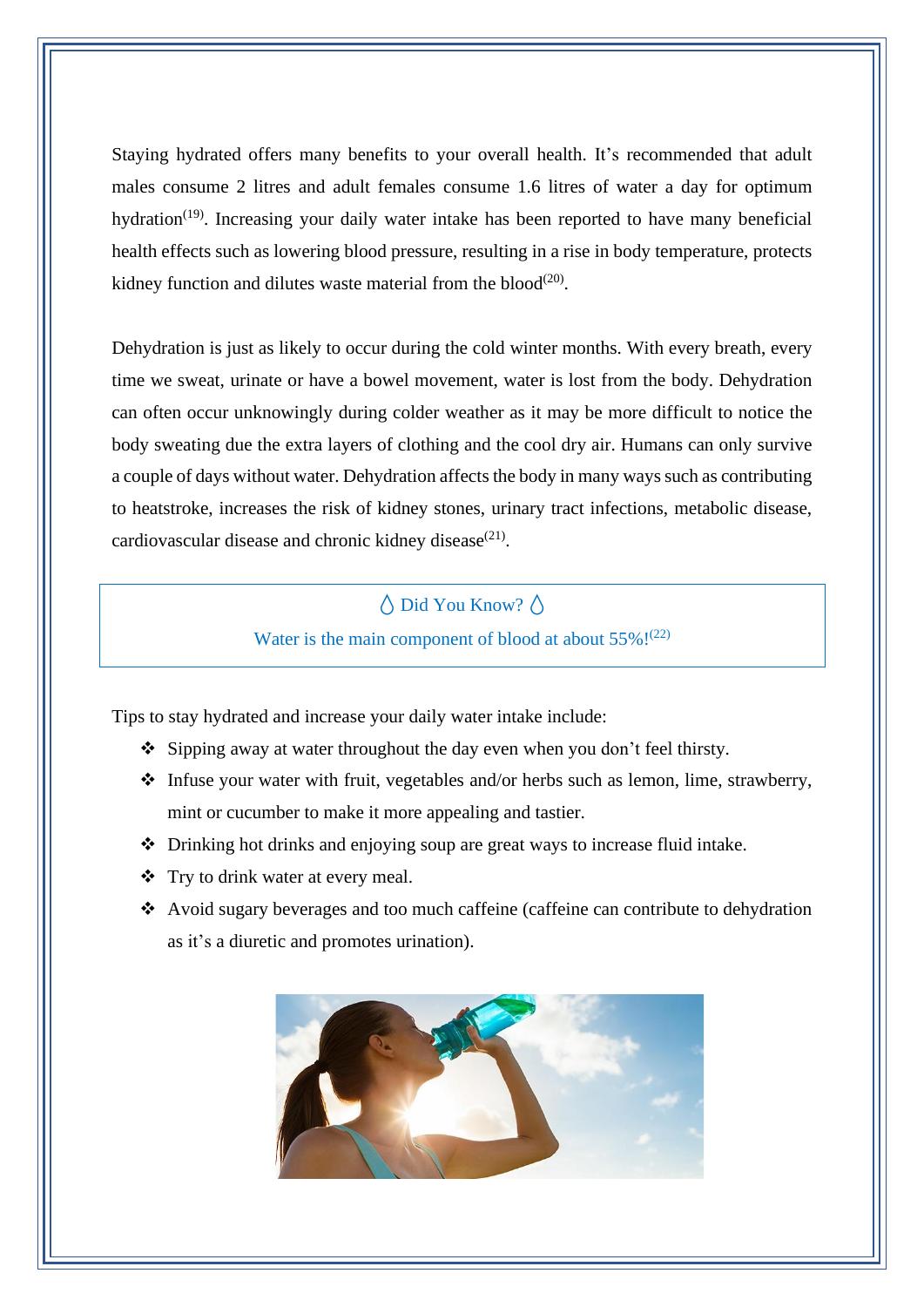### **Vitamin D**

Vitamin D supplementation is essential in Ireland from October through to March. Low levels of sunshine and sun exposure (due to increased layers and staying inside to keep warm) means supplementation is necessary to meet daily vitamin D requirements. Human skin has the ability to convert ultraviolet rays (UV) from the sun into vitamin D which can be used by the body<sup>(24)</sup>.

## **卷** Did You Know? 卷

Vitamin D is the only vitamin the body can make itself! $(23)$ 

To meet daily vitamin D requirements, it's recommended that adults between the ages of 18- 64 in Ireland take a 10µg (400IU) and older adults (those above the age of 65 years) are recommended to take a 15µg (600IU) supplement from October through to March. For adults (18+ years) with darker skinned ethnicity, daily supplementation of 10µg (400IU) is recommended all year round. The Food Safety Authority in Ireland reported between 10-44% of adults in Ireland are deficient in Vitamin D highlighting the importance of supplementation in the population<sup> $(25)$ </sup>.

Vitamin D is essential for strong, healthy bones and teeth, and for muscle functioning. Calcium and Phosphorous (both essential for bone health) require vitamin D to be absorbed by the body. Vitamin D is associated with improved muscle functioning and physical performance and is related to a decreased risk of falls. Vitamin D also helps to regulate the immune system and may reduce the risk of osteoporosis, cardiovascular disease and some cancers<sup>(26)</sup>.

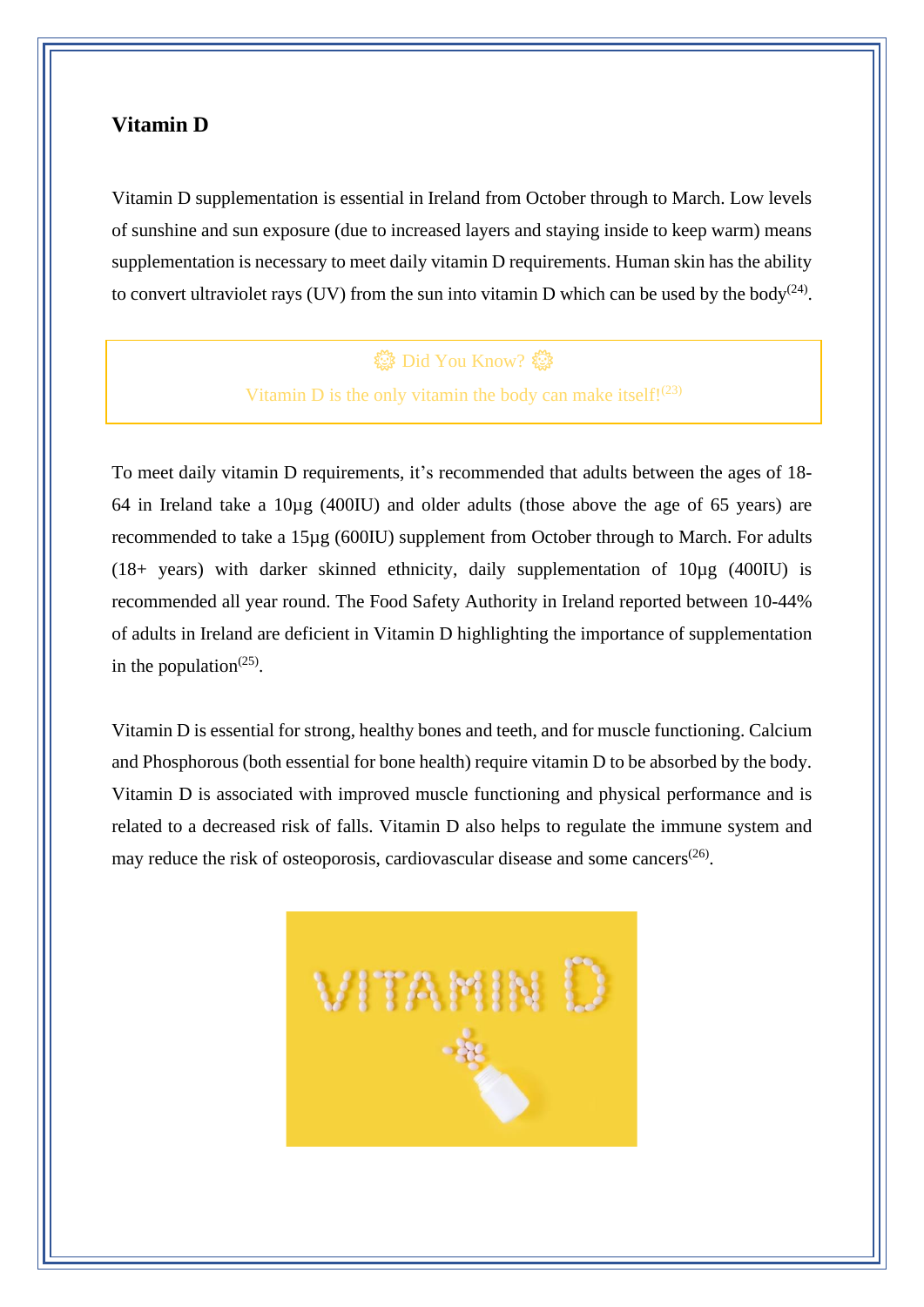## **Probiotics**

The digestive tract is the home to millions of microorganisms. This abundant community of microorganisms is known as the gut microflora/microbiota and has a symbiotic relationship with the immune system (both parties benefit from the relationship).

The digestive tract plays an important role in our immunity as it determines the nutrients that are absorbed by the body. If contaminated food is digested, it is the role of the gastrointestinal tract to prevent the absorption of the pathogen into the body, subsequently protecting the body from infection. The walls of the intestine have a role to play in the body's immunity with the ability to carry out several defence mechanisms against pathogens. The defence mechanisms include inhibiting the presence of pathogenic bacteria, the production of antimicrobial substances, the ability to trap pathogens, prevent pathogen access to deeper layers of the intestinal walls, the secretion of mucus, the production of defensins, antibiotic substances and many more $^{(27)}$ .

# $\mathbb Q$  Did You Know?  $\mathbb Q$

### A healthy body contains around 3.5 pounds of probiotic bacteria and microorganisms<sup> $(28)$ </sup>.

Probiotics can be a consumed as a fermented food such as sauerkraut, kefir, kombucha, and cultured milk or yoghurt, or as a supplement. Probiotics are often recommended after a course of antibiotics to help replace the 'good bacteria' that may have been lost as a result of taking antibiotics. They also help to maintain a balance between the 'good' and 'bad' bacteria in your body - an imbalance of bacteria in the gut has been associated with negative health effects<sup>(29)</sup>.

Probiotics can be taken continuously to help with the digestion of food, fight off harmful bacteria in the body and to help with the regulation of the immune system. This can help reduce the risk and severity of colds and flus during the winter months and keep your bowel and digestive systems feeling good. Probiotics have also been reported to improve blood cholesterol levels, reduce blood pressure and hypertension, improve blood glucose tolerance, stool consistency and the concentration of vaginal lactobacilli<sup>(29)</sup>.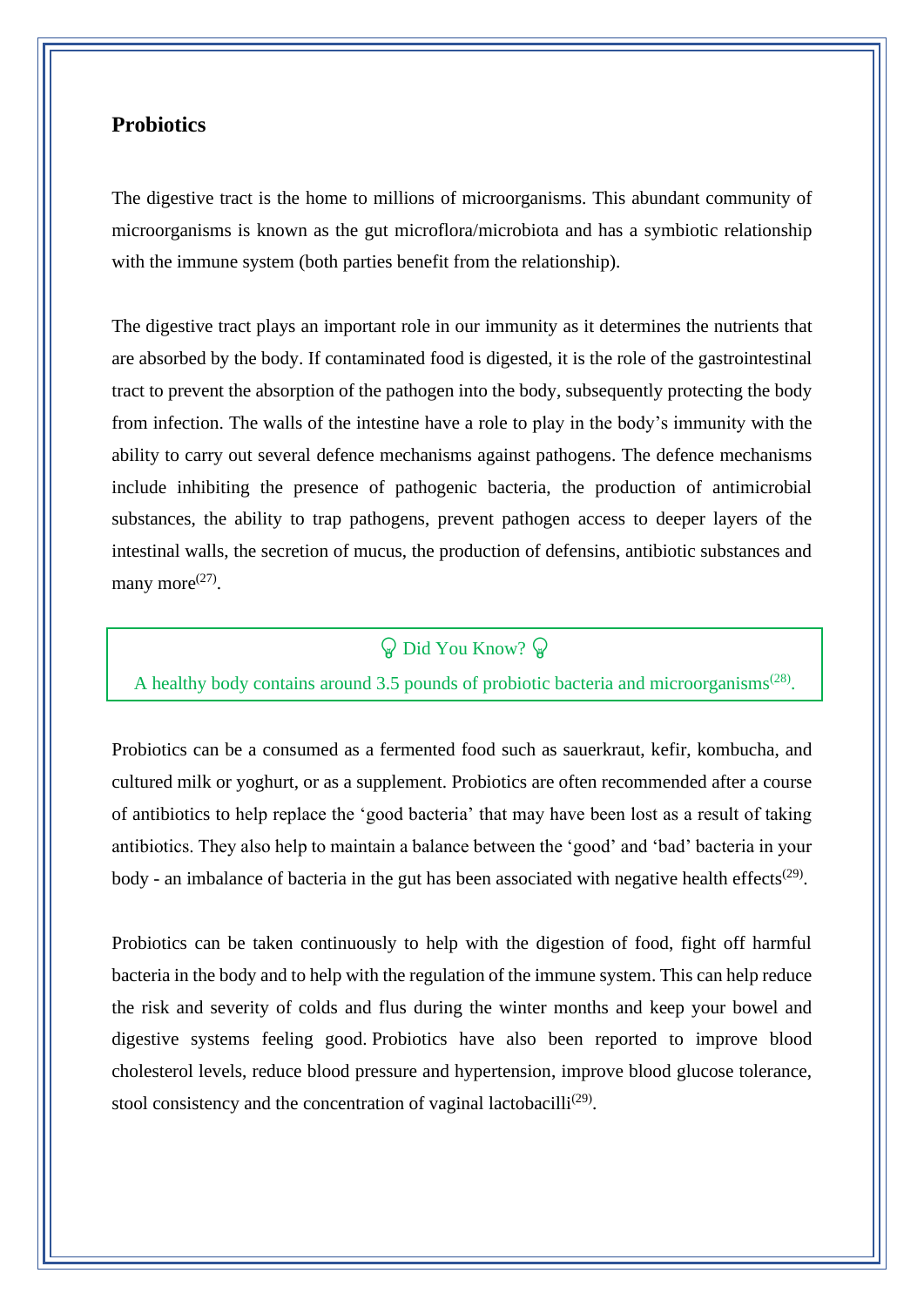Another study discovered a relationship between gut health and mental health<sup>(30)</sup>. This study investigated the effect of probiotics on the body's central nervous system and reported improvements in some psychiatric disorders including anxiety, depression, obsessive compulsive disorder and improved memory as a result of regular and consistent probiotic supplementation.

## **Winter Warmer Recipe -**

## **~ Butternut Squash Soup with Chilli and Crème Fraiche ~**

### **Ingredients**

- 1 butternut squash, peeled and deseeded
- 2 tbsp olive oil
- 1 tbsp butter
- 2 onions, diced
- 1 garlic clove, thinly sliced
- 2 mild red chillies, deseeded and finely chopped
- 850ml hot vegetable stock
- 4 tbsp crème fraîche, plus more to serve



#### **Method**

- Heat the oven to 200 °C.
- [Cut](https://www.bbcgoodfood.com/content/top-five-paring-knives) the squash into large cubes and put in a [large roasting tin](http://www.bbcgoodfood.com/review/test-five-best-roasting-tins) with 1 tbsp of olive oil.
- Roast for 30 mins, turning once during cooking until soft.
- While the butternut squash cooks, melt the butter, add the remaining olive oil in a large [saucepan](https://www.bbcgoodfood.com/review/best-saute-pans) and add the onions, garlic clove and three-quarters of the chillies.
- Cover and cook on a low heat for 15-20 mins until the onions are completely soft.
- Tip the butternut squash into the pan, add the stock and crème fraîche, then blend until smooth.
- Return to the pan, gently reheat and season to taste. Serve the soup in bowls with swirls of crème fraîche and a scatter with the remaining chopped chilli.

I hope this winter wellness post has provided some useful tips and inspiration to help you stay happy and healthy during these cold winter months. Remember, there's no better time to start implementing some healthy habits in your diet than today!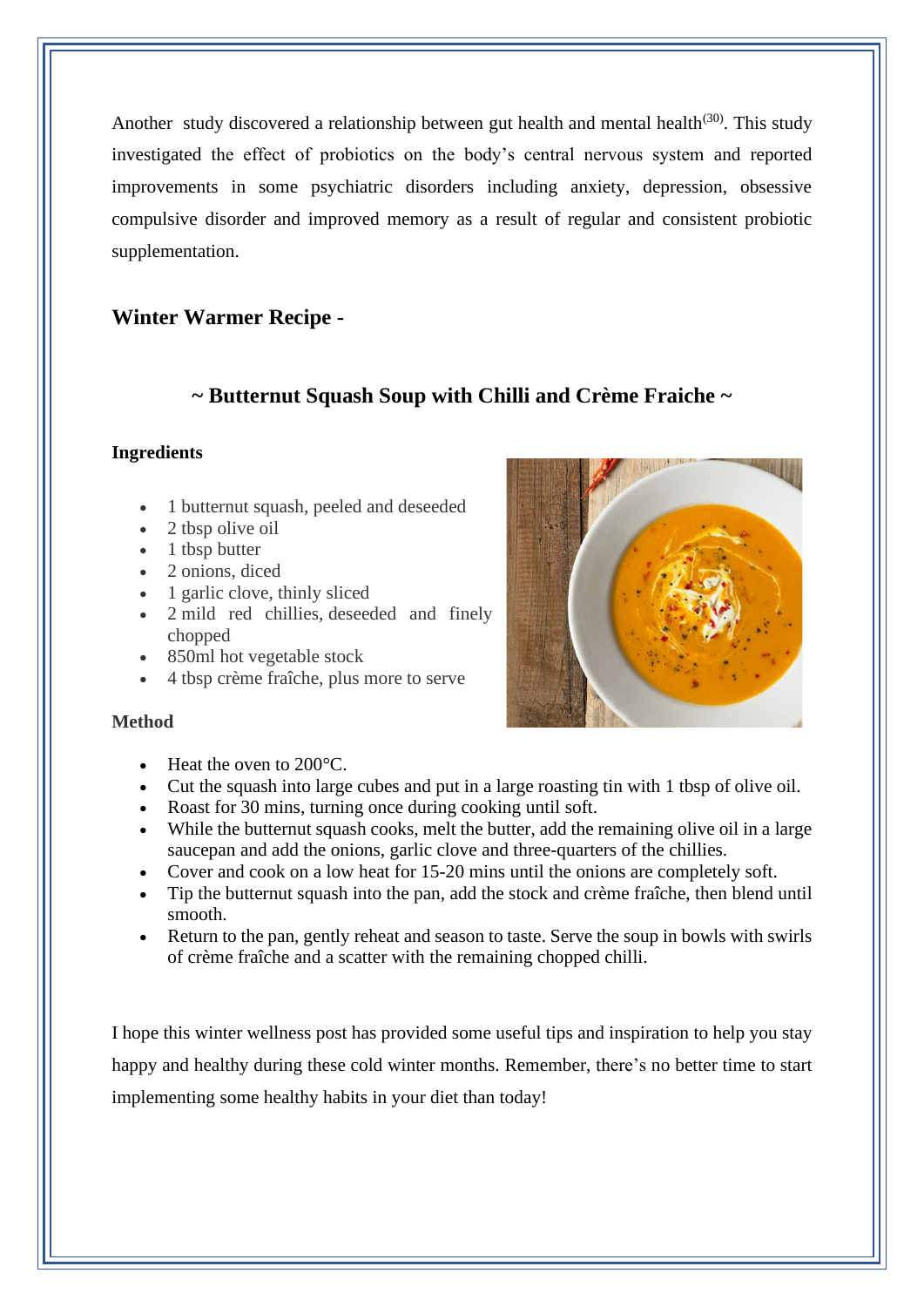## **Bibliography**

1. Conner TS, Brookie KL, Carr AC, Mainvil LA, Vissers MCM. Let them eat fruit! The effect of fruit and vegetable consumption on psychological well-being in young adults: A randomized controlled trial. PloS one. 2017;12(2):e0171206-e.

2. Oyebode O, Gordon-Dseagu V, Walker A, Mindell JS. Fruit and vegetable consumption and all-cause, cancer and CVD mortality: analysis of Health Survey for England data. Journal of epidemiology and community health. 2014;68(9):856-62.

3. Crowe FL, Roddam AW, Key TJ, Appleby PN, Overvad K, Jakobsen MU, et al. Fruit and vegetable intake and mortality from ischaemic heart disease: results from the European Prospective Investigation into Cancer and Nutrition (EPIC)-Heart study. European heart journal. 2011;32(10):1235-43.

4. Boffetta P, Couto E, Wichmann J, Ferrari P, Trichopoulos D, Bueno-de-Mesquita HB, et al. Fruit and vegetable intake and overall cancer risk in the European Prospective Investigation into Cancer and Nutrition (EPIC). J Natl Cancer Inst. 2010;102(8):529-37.

5. Carr AC, Bozonet SM, Pullar JM, Vissers MC. Mood improvement in young adult males following supplementation with gold kiwifruit, a high-vitamin C food. J Nutr Sci. 2013;2:e24.

6. Schweren LJS, Larsson H, Vinke PC, Li L, Kvalvik LG, Arias-Vasquez A, et al. Diet quality, stress and common mental health problems: A cohort study of 121,008 adults. Clinical Nutrition. 2021;40(3):901-6.

7. Blanchflower DG, Oswald AJ, Stewart-Brown S. Is psychological well-being linked to the consumption of fruit and vegetables? Social Indicators Research. 2013;114(3):785-801.

8. Geggel L. Why Are Bananas Berries, But Strawberries Aren't? 2017.

9. HSE. Healthy Food for Life HSE website2026 [Available from: [https://www.hse.ie/eng/about/who/healthwellbeing/our-priority-programmes/heal/food](https://www.hse.ie/eng/about/who/healthwellbeing/our-priority-programmes/heal/food-pyramid-images/foodforlifefoodpyramidrationale2016.pdf)[pyramid-images/foodforlifefoodpyramidrationale2016.pdf.](https://www.hse.ie/eng/about/who/healthwellbeing/our-priority-programmes/heal/food-pyramid-images/foodforlifefoodpyramidrationale2016.pdf)

10. Ireland H. The Food Pyramid HSE website2016 [Available from: [https://www.hse.ie/eng/about/who/healthwellbeing/our-priority-programmes/heal/food](https://www.hse.ie/eng/about/who/healthwellbeing/our-priority-programmes/heal/food-pyramid-images/food-pyramid-simple-version.pdf)[pyramid-images/food-pyramid-simple-version.pdf.](https://www.hse.ie/eng/about/who/healthwellbeing/our-priority-programmes/heal/food-pyramid-images/food-pyramid-simple-version.pdf)

11. Yatim KM, Lakkis FG. A brief journey through the immune system. Clin J Am Soc Nephrol. 2015;10(7):1274-81.

12. Marshall JS, Warrington R, Watson W, Kim HL. An introduction to immunology and immunopathology. Allergy, Asthma & Clinical Immunology. 2018;14(2):49.

13. Evans SS, Repasky EA, Fisher DT. Fever and the thermal regulation of immunity: the immune system feels the heat. Nature reviews Immunology. 2015;15(6):335-49.

14. Somerville VS, Braakhuis AJ, Hopkins WG. Effect of Flavonoids on Upper Respiratory Tract Infections and Immune Function: A Systematic Review and Meta-Analysis. Advances in nutrition (Bethesda, Md). 2016;7(3):488-97.

15. Ran L, Zhao W, Wang J, Wang H, Zhao Y, Tseng Y, et al. Extra Dose of Vitamin C Based on a Daily Supplementation Shortens the Common Cold: A Meta-Analysis of 9 Randomized Controlled Trials. BioMed Research International. 2018;2018:1837634.

16. Campbell S. Dietary reference intakes: water, potassium, sodium, chloride, and sulfate. Clinical Nutrition Insight. 2004;30(6):1-4.

17. Liska D, Mah E, Brisbois T, Barrios PL, Baker LB, Spriet LL. Narrative Review of Hydration and Selected Health Outcomes in the General Population. Nutrients. 2019;11(1):70.

18. Riebl SK, Davy BM. The Hydration Equation: Update on Water Balance and Cognitive Performance. ACSM's Health & Fitness Journal. 2013;17(6).